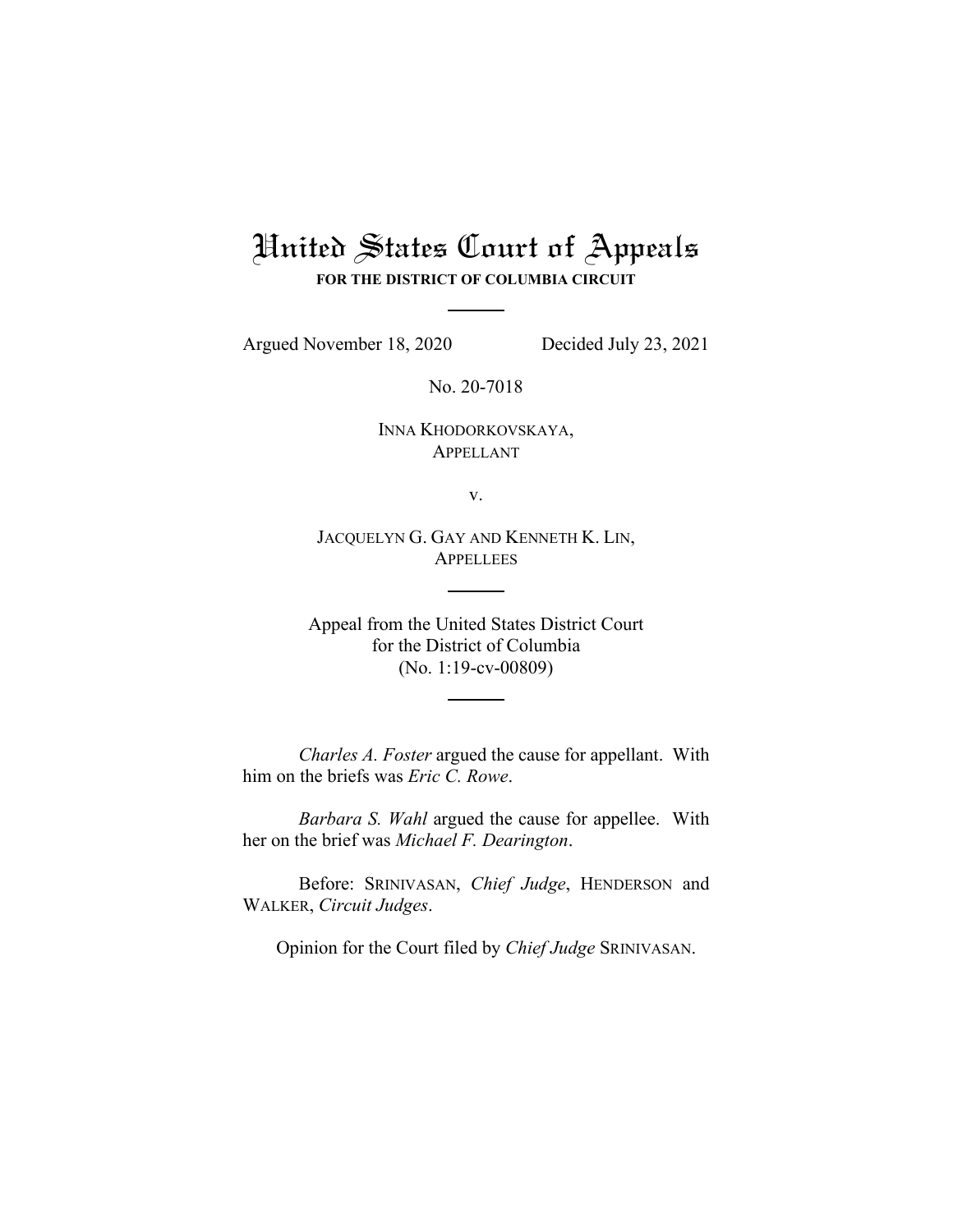SRINIVASAN, *Chief Judge*: Inna Khodorkovskaya brings this action against the director and the playwright of *Kleptocracy*, a play that ran for a month in 2019 at the Arena Stage in Washington, D.C. Inna, who was a character in *Kleptocracy*, alleges that the play falsely depicted her as a prostitute and murderer.

The district court dismissed her complaint. The court emphasized that *Kleptocracy* is a fictional play, even if inspired by historical events, and that the play employed various dramatic devices underscoring its fictional character. In that context, the court held, no reasonable audience member would understand the play to communicate that the real-life Inna was a prostitute or murderer. We agree with the district court and affirm its dismissal of her complaint.

I.

Because the district court resolved the case on a motion to dismiss Inna's complaint, we draw our facts from her complaint. *Sparrow v. United Air Lines, Inc.*, 216 F.3d 1111, 1113 (D.C. Cir. 2000). We can also consider the script of *Kleptocracy* and a video recording of the play: the defendants attached the script and video to their motion to dismiss the complaint, and Inna supported consideration of the script and video in the district court and does so again in our court.

#### A.

According to Inna's complaint, her husband, Mikhail Khodorkosvky, is a "businessman and philanthropist[] who was the head of the Russian oil company Yukos from 1996 until his arrest in 2003." Compl. ¶ 12. Mikhial is a longtime political opponent of Russian President Vladimir Putin. *Id.* ¶ 13. Putin's government persecuted Mikhail because Mikhail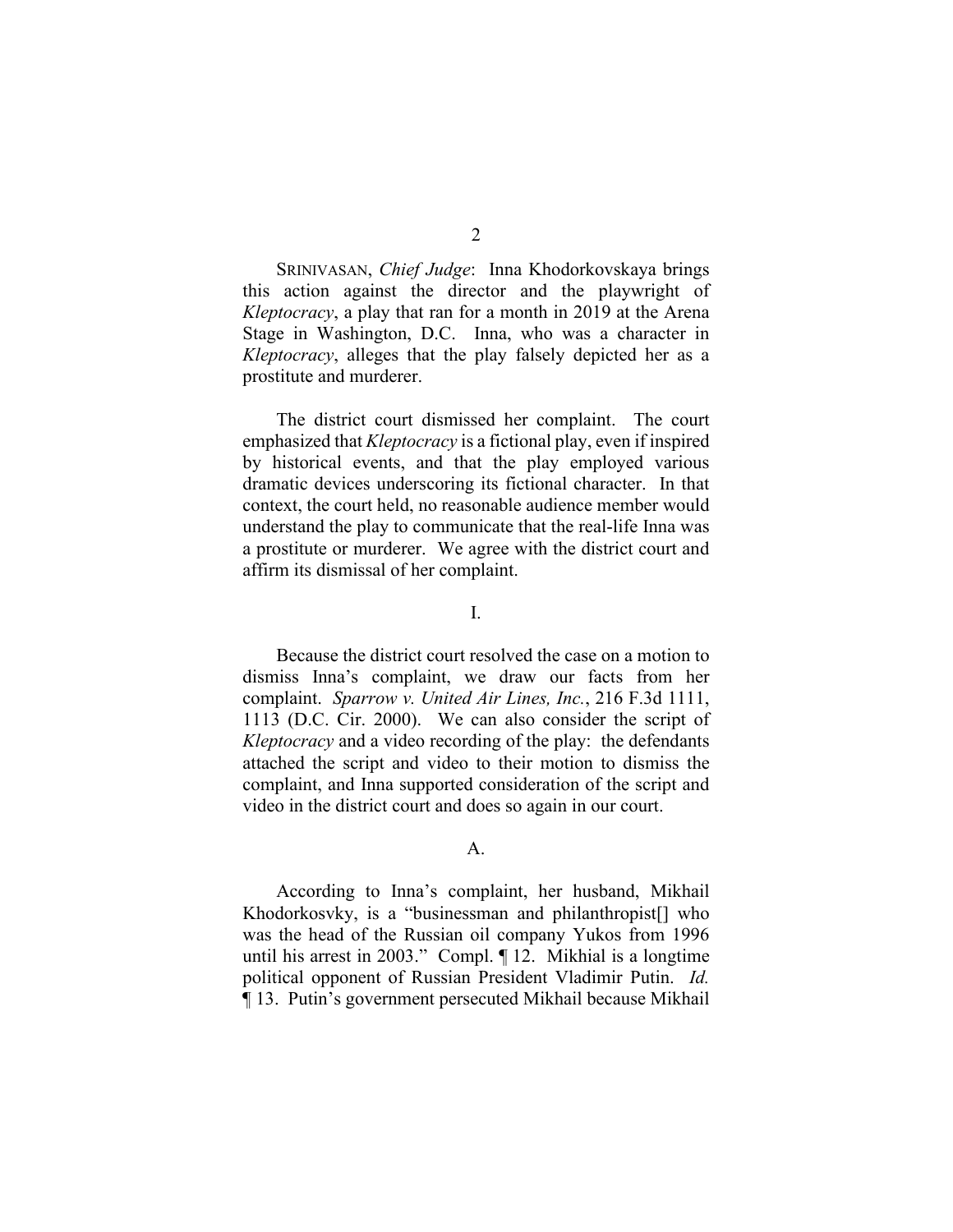"sought to promote democracy and fight corruption within the Russian Federation" and "became a strong critic of Putin's undemocratic policies." *Id.* ¶¶ 14–15.

Mikhail was tried and convicted of various offenses in Russia on two occasions, and the European Court of Human Rights has since found that aspects of the proceedings against him deprived him of basic human rights. *Id.* ¶¶ 16, 19–20. In 2013, Mikhail gained his release to Germany following negotiations between Germany and Russia. *Id.* ¶¶ 22–23.

In December 2015, Russia asked Interpol to issue a warrant for Mikhail's arrest for the 1998 murder of Vladimir Petukhov, a "Siberian mayor." *Id.* ¶¶ 24, 42. Previously, in 2005, two former Yukos employees—former executive Leonid Nevzlin and former security manager Alexey Pichugin—were charged with the shooting. *Id.* ¶ 26. Their trials, too, were condemned by the European Court of Human Rights. *Id.* ¶ 34. In 2015, the Russian government charged Mikhail with having ordered Petukhov's murder. *Id.* ¶ 42. "Interpol refused to issue the requested arrest warrant due to political motivations behind the charges against" Mikhail. *Id.* In 2016, Mikhail obtained political asylum in the U.K. and moved to London, *id.* ¶ 23, where his wife Inna Khodorkovskaya, the plaintiff in this case, currently resides, *id.* ¶ 9.

#### B.

In January 2019, the Arena Stage in Washington, D.C. ran the play *Kleptocracy* for approximately one month. *See id.* ¶ 49. *Kleptocracy* was written by Kenneth Lin and directed by Jacquelyn Gay. *Id.* ¶¶ 46–47. For purposes of this appeal, the parties accept the characterization of *Kleptocracy* as a "work of fiction" and a "fictional play inspired by historical events." Appellant's Br. 20, 34. The historical events that inspired the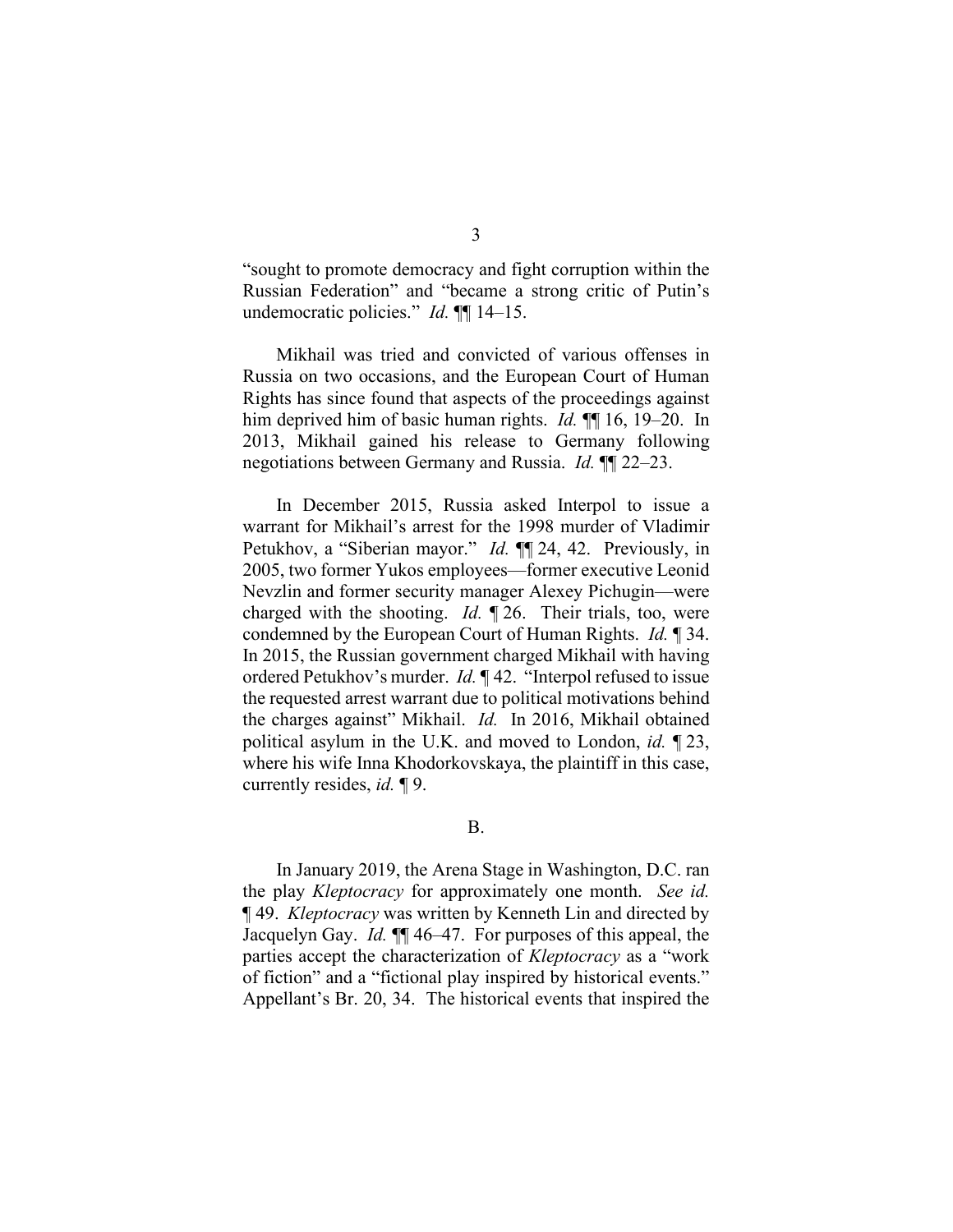"fictional play" are the political rise and fall of Mikhail Khodorkovsky in Russia. Vladimir Putin and Inna Khodorkovskaya are among the play's other characters.

*Kleptocracy* opens with a man, later identified as Putin, reciting a Russian absurdist poem. The audience is then introduced to a young Mikhail. He pursues Inna, who is initially reluctant but ultimately warms to him. Many years later, when Mikhail and Inna are married, Mikhail receives news that his oil company has been awarded a lucrative government contract. But Leonid Nevzlin informs him that Petukhov, a mayor in Russia, poses a problem to their oil operation. Nevzlin and Inna both seem to urge Mikhail to kill Petukhov, and the play seems to imply that he does.

Over the course of the play, Putin becomes a more central character, ultimately arresting Mikhail on false charges because Mikhail championed economic freedom in Russia. Many of Putin's monologues feature him interacting with a Siberian tiger, represented in the live show by a large stuffed animal. While in jail, Mikhail reads letters from Petukhov, and Petukhov—who, by this point in the play, has already been murdered—appears in Mikhail's cell as something of an apparition, reciting the text of the letters. Inna also visits Mikhail in jail and ultimately urges him to flee Russia with her. Mikhail refuses to flee until later, and he meets Putin one last time before leaving. At that meeting, Putin again recites parts of the Russian absurdist poem he introduced in the play's opening.

## C.

In March 2019, Inna Khodorkovskaya filed a complaint in the district court against Gay and Lin, asserting diversity jurisdiction under 28 U.S.C. § 1332. The complaint contains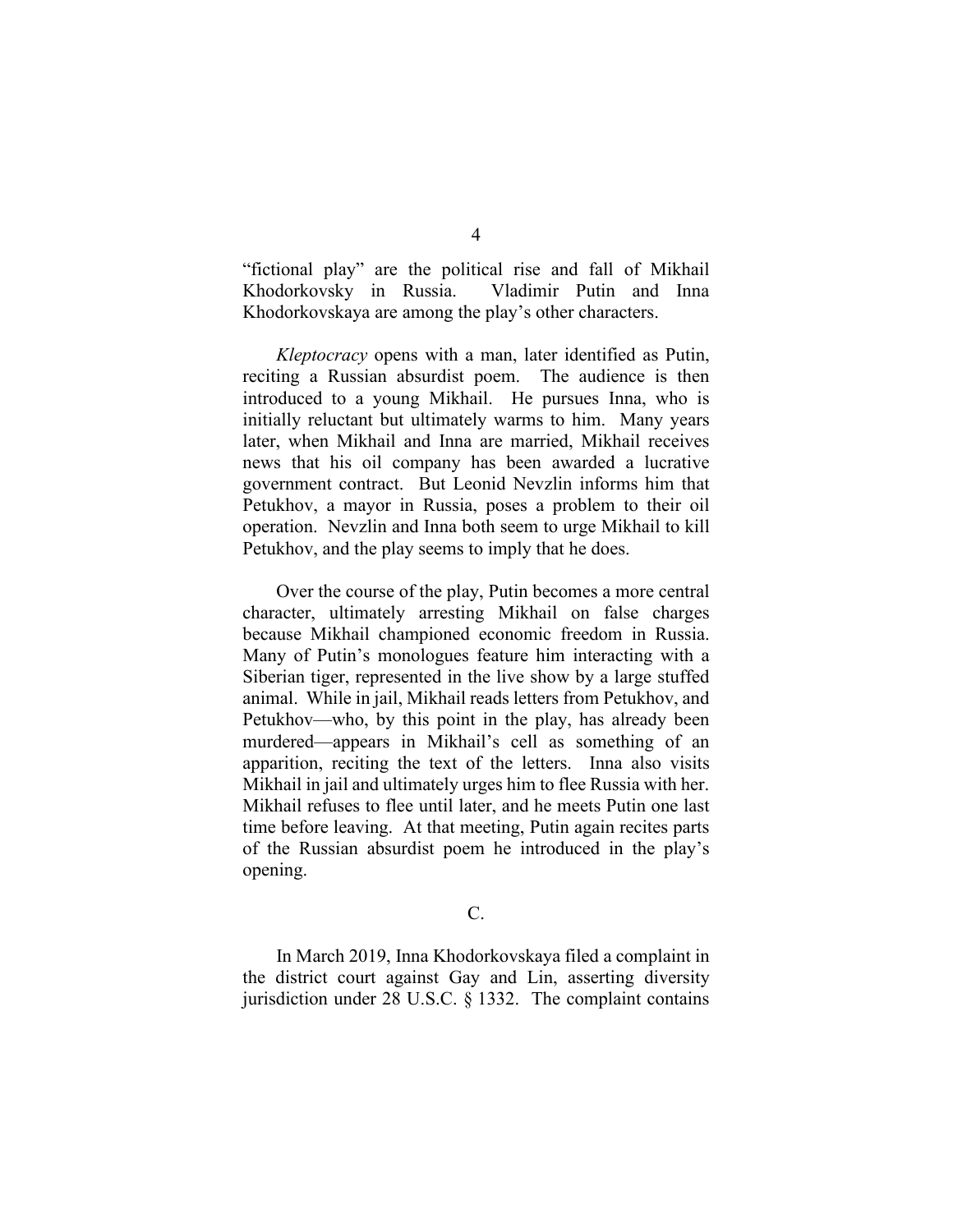two counts under District of Columbia law, one of false light invasion of privacy and one of intentional infliction of emotional distress. Both arise out of Inna's claim that *Kleptocracy* falsely portrayed her as a prostitute and murderer.

The defendants moved to dismiss the complaint for failure to state a claim. *See* Fed. R. Civ. P. 12(b)(6). Of particular salience, they contended that no reasonable audience member would have understood the challenged portrayals of Inna to be assertions of actual fact.

The district court granted the motion to dismiss the complaint. The court explained that "First Amendment protections apply to false-light and intentional infliction of emotional distress claims." Hearing Tr. 35:10–11, J.A. 418. One such protection is that, "[f]or liability to arise under the First Amendment, a representation must at minimum express or imply a verifiably false fact about an individual." *Id.* at 35:19–21. Here, the court held, even assuming "that *Kleptocracy* portrays the plaintiff as a prostitute and a murderer, these representations cannot reasonably be seen as communicating or implying actual facts." *Id.* at 38:11–13, J.A. 421. In reaching that conclusion, the court emphasized that "*Kleptocracy* is a theatrical play that, by custom and convention, signals to viewers that the events portrayed involve dramatizations rather than factual depictions of historical events." *Id.* at 37:13–16, J.A. 420.

## II.

The central question raised by this appeal is whether the play's alleged depictions of its character Inna as a prostitute or murderer would have been reasonably understood by the audience to communicate actual facts about the real-life Inna. The district court answered that question no, and we do as well.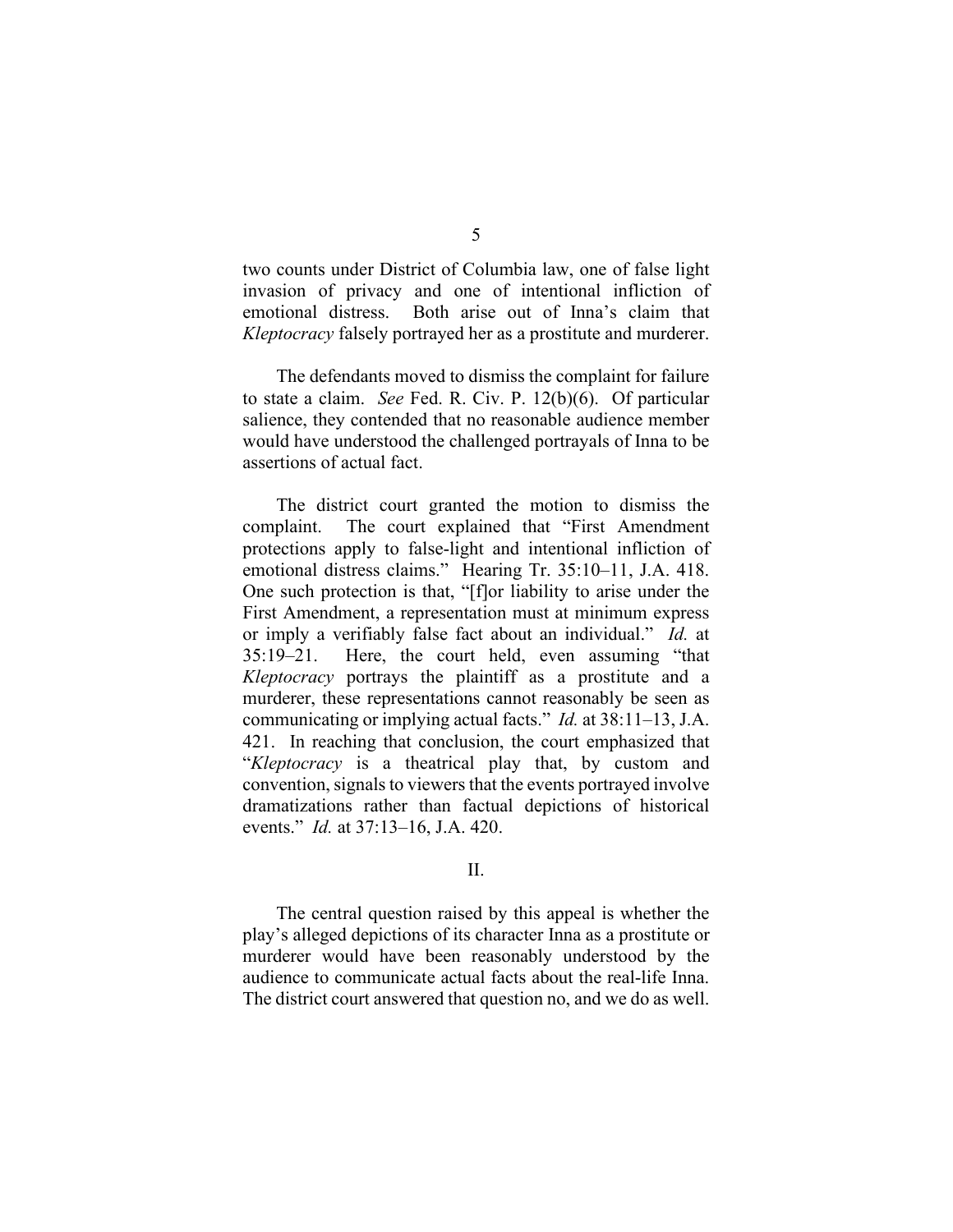We review the district court's dismissal of the complaint de novo, and we treat the complaint's factual allegations as true. *W. Org. of Res. Councils v. Zinke*, 892 F.3d 1234, 1240 (D.C. Cir. 2018). A court can, at the motion-to-dismiss stage, conclude that challenged speech could not reasonably be understood to communicate actual facts about a person. *See Weyrich v. New Republic, Inc.*, 235 F.3d 617, 623–24 (D.C. Cir. 2001); *cf. Trudeau v. FTC*, 456 F.3d 178, 193–94 (D.C. Cir. 2006); *Browning v. Clinton*, 292 F.3d 235, 247–48 (D.C. Cir. 2002). In conducting that analysis, a court can consider the allegations in the complaint together with any materials properly brought before the court as attachments. *See Trudeau*, 456 F.3d at 193. We thus consider the script and video recording of *Kleptocracy*, which, as noted, both parties urge us to examine.

## A.

Inna's complaint asserts two causes of action under District of Columbia law, one for false light invasion of privacy and one for intentional infliction of emotional distress. In the context of those claims, the First Amendment protects—i.e., renders immune from suit—"statements that cannot 'reasonably [be] interpreted as stating actual facts' about an individual." *Milkovich v. Lorain J. Co.*, 497 U.S. 1, 20 (1990) (alteration in original) (quoting *Hustler Mag. v. Falwell*, 485 U.S. 46, 50 (1988)); *Weyrich*, 235 F.3d at 624. So if a challenged statement cannot reasonably be understood to communicate actual facts about the plaintiff, it is protected by the First Amendment and is non-actionable. That principle, which we will refer to as the *Milkovich* rule, "provides assurance that public debate will not suffer for lack of 'imaginative expression' or the 'rhetorical hyperbole' which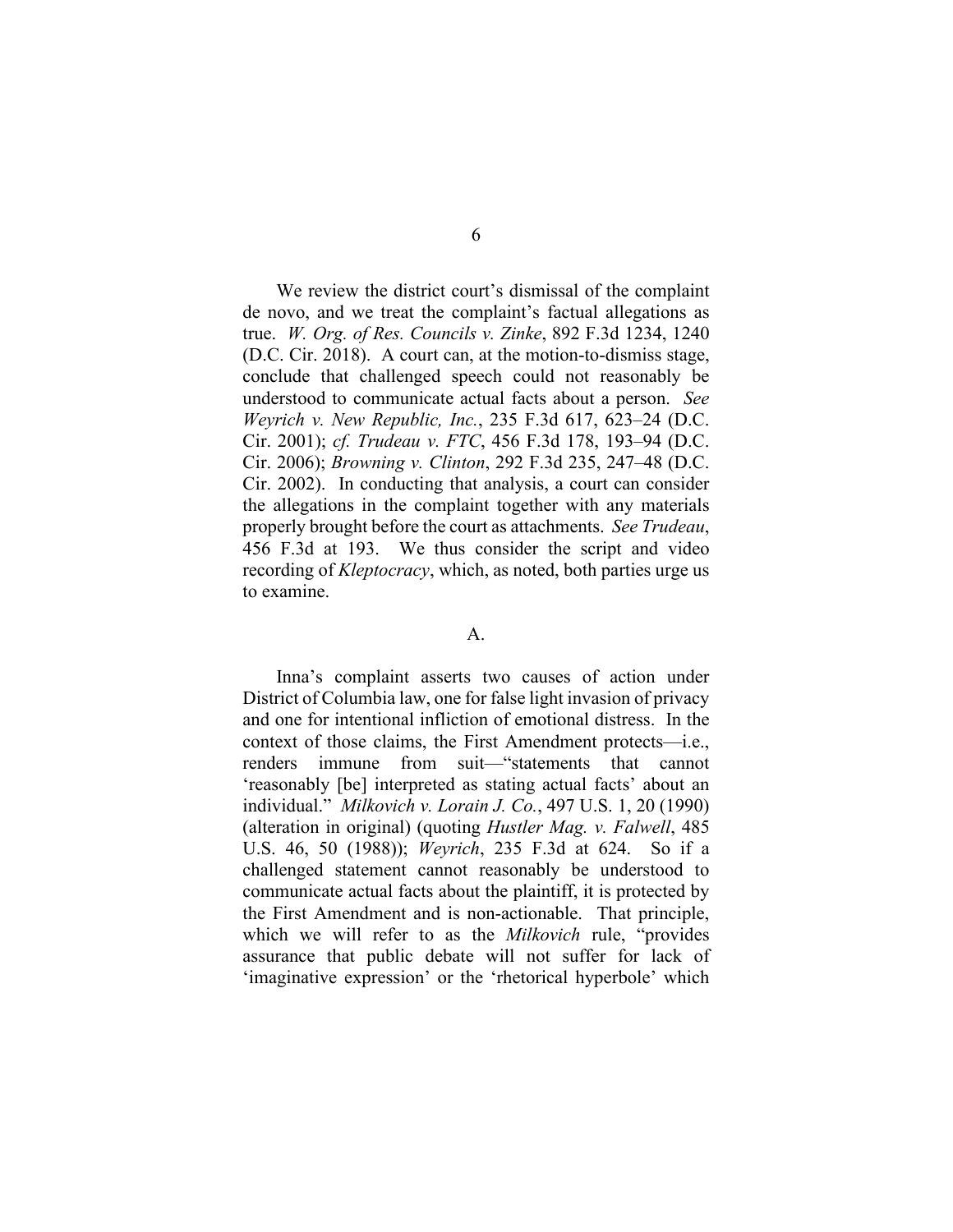has traditionally added much to the discourse of our Nation." *Weyrich*, 235 F.3d at 624 (quoting *Milkovich*, 497 U.S. at 20).

While the *Milkovich* rule came into being in defamation cases, the parties assume that it equally applies in actions for false light invasion of privacy and intentional infliction of emotional distress. In that connection, we have explained that, "[t]hough invasion of privacy false light is distinct from the tort of defamation, the same First Amendment protections apply." *Weyrich*, 235 F.3d at 627. And "a plaintiff may not avoid the strictures of the burdens of proof associated with defamation by resorting to a claim of false light invasion." *Moldea v. N.Y. Times Co.* (*Moldea II*), 22 F.3d 310, 319 (D.C. Cir. 1994) (quoting *Moldea v. N.Y. Times Co.*, 15 F.3d 1137, 1151 (D.C. Cir. 1994) (*Moldea I*)); *see also Hustler*, 485 U.S. 46 (applying actual-malice standard originally recognized in libel cases to claims of intentional infliction of emotional distress).

#### B.

Applying the *Milkovich* rule to the particular production at issue in this case, we conclude that *Kleptocracy*'s depictions of its character Inna could not reasonably be understood to communicate actual facts about the real-life Inna. As our decisions stress, "the First Amendment demands that we place [challenged works] in their proper context." *Weyrich*, 235 F.3d at 625. And the "'[c]ontext' includes not only the immediate context of the disputed statements, but also the type of publication" and "the genre of writing." *Farah v. Esquire Mag.*, 736 F.3d 528, 535 (D.C. Cir. 2013). Understanding the context "is critical because 'it is in part the *settings* of the speech in question that makes [its]... nature apparent, and which helps determine the way in which the intended audience will receive [it].'" *Id.* (omission in original) (quoting *Moldea II*, 22 F.3d at 314). "Some types of writing or speech by custom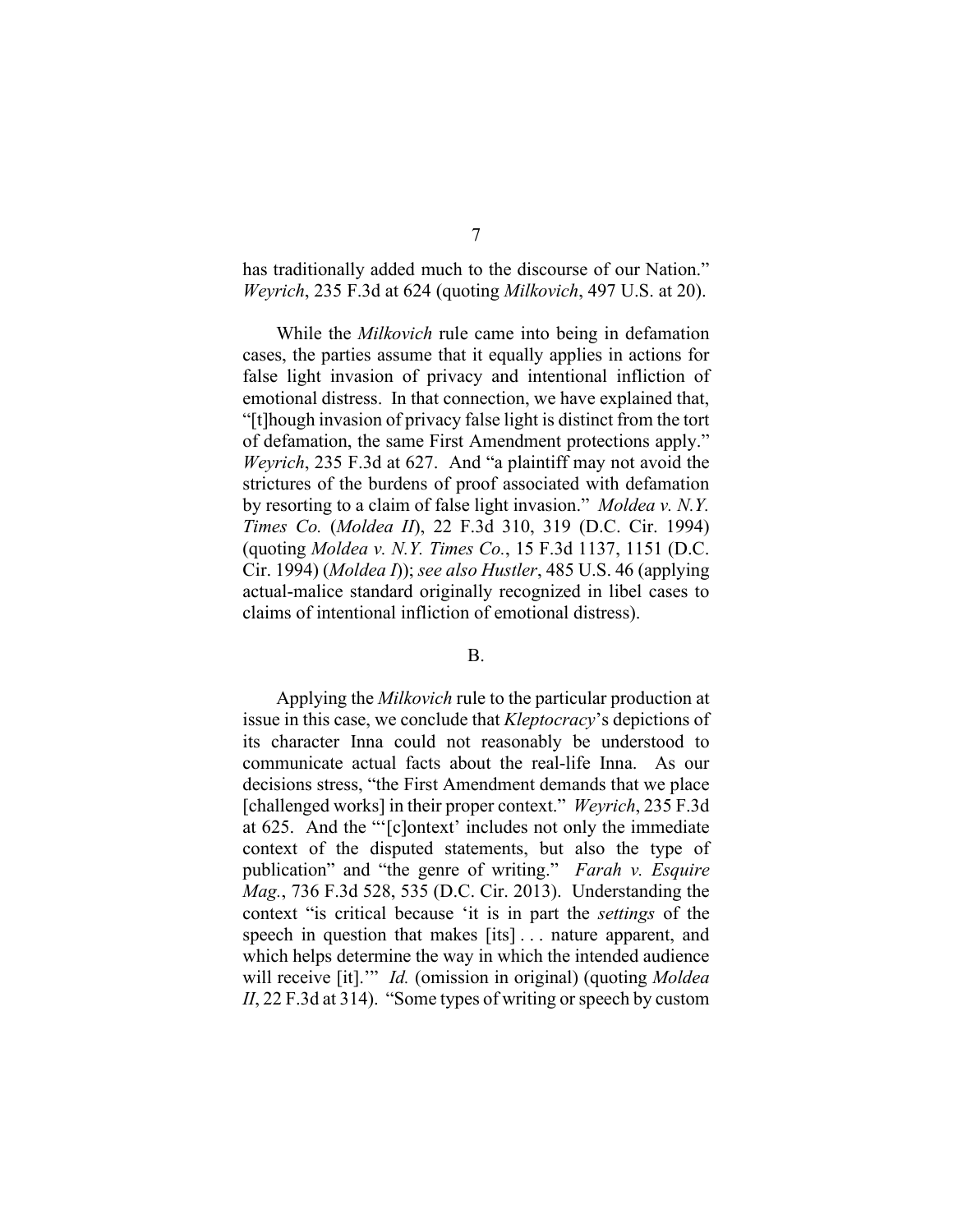or convention signal to readers or listeners that what is being read or heard is likely to be opinion" or fiction, "not fact." *Ollman v. Evans*, 750 F.2d 970, 983 (D.C. Cir. 1984). That is so here.

*Kleptocracy* is not journalism; it is theater. It is, in particular, a theatrical production for a live audience, a genre in which drama and dramatic license are generally the coin of the realm. That is why the defendants are a playwright and a theatrical director, not journalists or documentarians. In fact, Inna, as noted, affirmatively accepts "the fact that the play is a work of fiction." Appellant's Br. 20. To be sure, even if *Kleptocracy* is a fictional play, Inna assumes it is a "fictional play inspired by historical events." *Id.* at 34. But a fictional play, even if inspired by historical events, by definition is not and does not purport to be—a historical documentary: a documentary by nature is a work of non-fiction.

None of this is necessarily to say that a theatrical production, or even a fictional play, is categorically incapable of communicating actual facts about a person, regardless of the circumstances of a particular production or of what may be said or imparted to the audience in a specific situation. The defendants here assume that "no categorical immunity from defamation exists for theatrical productions," Appellees' Br. 30, and we need not adopt any kind of blanket rule for purposes of deciding this case. But our decisions emphasize that the genre matters when assessing whether challenged speech is reasonably understood to communicate actual facts about a person. We have held, for instance, that the genre of a book review is one in which "[t]here is a long and rich history in our cultural and legal tradition of affording reviewers latitude to comment." *Moldea II*, 22 F.3d at 315. The "First Amendment," we said, "requires that the courts allow latitude." *Id.* The case for latitude is all the more evident when the genre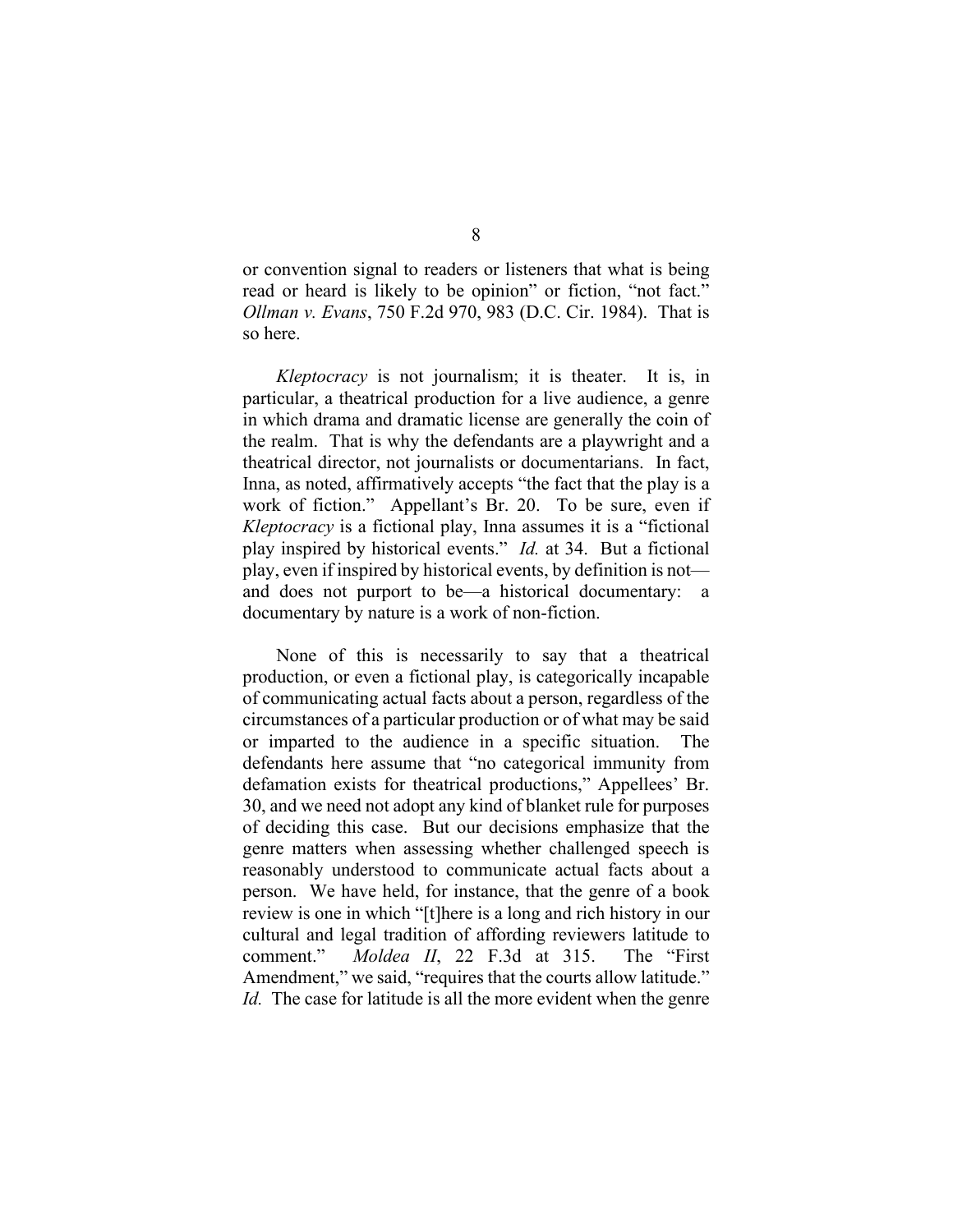is art in the form of a fictional theatrical production, including one inspired by historical events.

History has long been a muse for art. Several of Shakespeare's plays—think *Richard III*, for instance—are prominent examples of historical fiction. But historical fiction, while inspired by history, is, at bottom, fiction. And a reasonable viewer of historical fiction understands that what she is watching is not an actual rendering of historical events as they in fact occurred. The Supreme Court thus has explained that "an acknowledgment that [a] work is so-called docudrama or historical fiction ... might indicate that ... quotations should not be interpreted as the actual statements of the speaker to whom they are attributed." *Masson v. New Yorker Mag., Inc.*, 501 U.S. 496, 512–13 (1991).

The Ninth Circuit, considering a made-for-television movie about a prominent murder case from the 1970s, observed that "[d]ocudramas, as their names suggest[], often rely heavily upon dramatic interpretations of events and dialogue filled with rhetorical flourishes in order to capture and maintain the interest of their audience." *Partington v. Bugliosi*, 56 F.3d 1147, 1155 (9th Cir. 1995). The court "believe[d] that viewers in this case would be sufficiently familiar with this genre to avoid assuming that all statements within them represent assertions of verifiable facts. To the contrary, most of them are aware by now that parts of such programs are more fiction than fact." *Id.* And as of the present day, viewers are "generally familiar with dramatized, fact-based movies and miniseries in which scenes, conversations, and even characters are fictionalized and imagined." *De Havilland v. FX Networks, LLC*, 230 Cal. Rptr. 3d 625, 643 (Cal. Ct. App. 2018).

Several features of *Kleptocracy* fortify the sense that, within the somewhat fluid categories of historical fiction or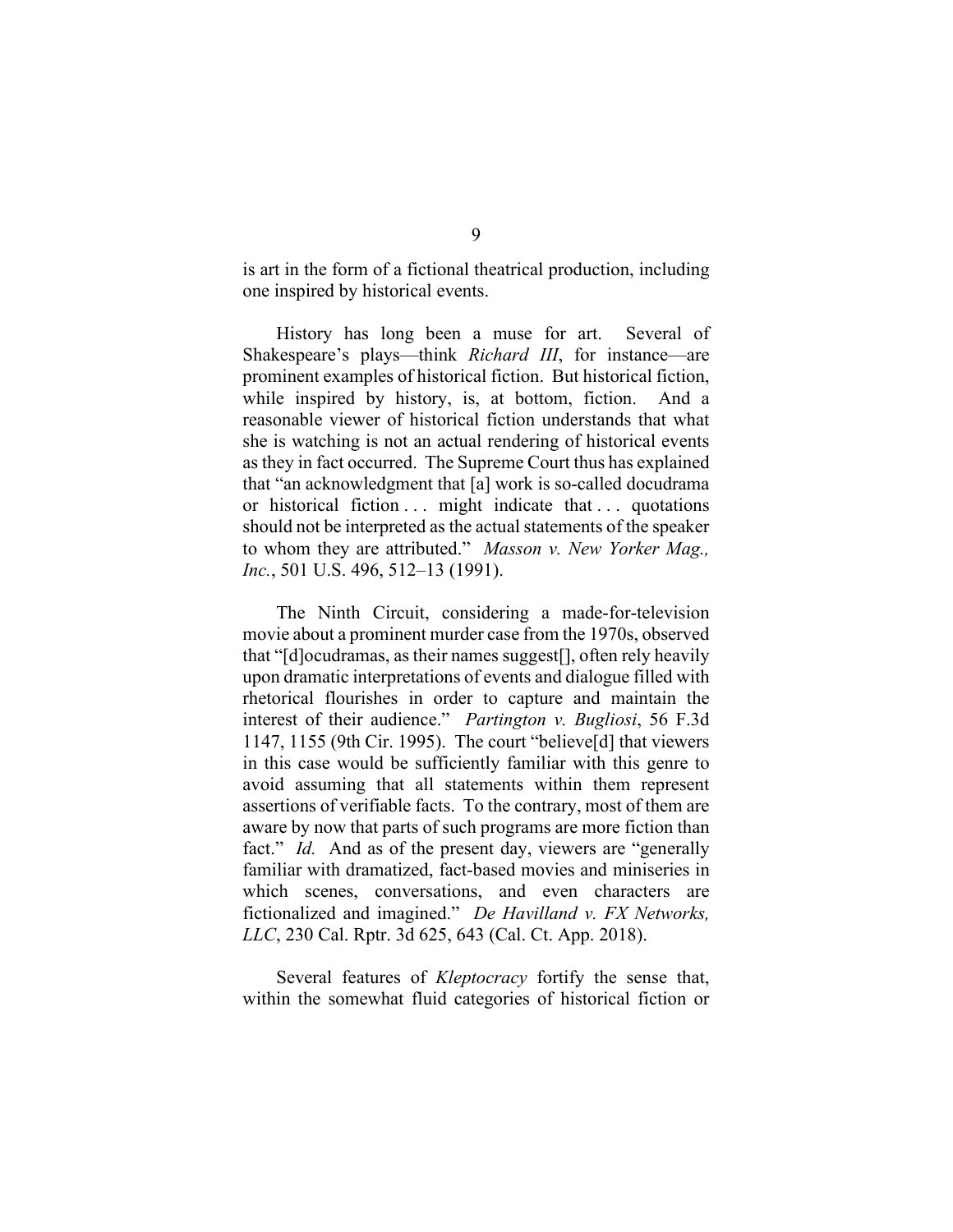docudrama, a reasonable audience member would be particularly unlikely to conclude that the play's depictions are meant to communicate actual facts about a person. In certain respects, in fact, *Kleptocracy* verges on historical fantasy more than historical fiction.

First, the play depicts a Siberian tiger in a number of scenes as the companion of an often-comical Vladimir Putin. The tiger's circumstances seem to mimic Mikhail's throughout the play. When Mikhail is arrested, the next scene shows Putin sitting on the sleeping tiger (played by a larger-than-life-sized stuffed animal). On two occasions in which Mikhail is attacked in prison, the ensuing scenes feature Putin apparently butchering a tiger and then laying a tiger skin on his office floor, respectively. The fictional and metaphorical tiger reinforces to the reasonable audience member that the play's contents cannot be taken literally.

Second, and similarly, the play depicts the ghost of the Siberian mayor Petukhov as visible to Mikhail. Petukhov whose murder Mikhail seems to have authorized, and who is deceased by this point in the play—appears in Mikhail's prison cell, drinks tea with him, and recites the letters that he wrote to Mikhail before his death. Mikhail responds to Petukhov in between the lines of Petukhov's letter, remarking that he "should have come to visit" Petukhov's region and "should have responded" to his criticisms. J.A. 261. Mikhail's vision of the deceased Petukhov, or the apparition of Petukhov, is a fantastical device used for dramatic effect. It confirms to any reasonable viewer that the play is fictional, even if inspired by historical events. No reasonable viewer could conclude that the scene intends to convey historical fact.

Third, at the beginning, middle, and end of *Kleptocracy*, Vladimir Putin's character recites a Russian absurdist poem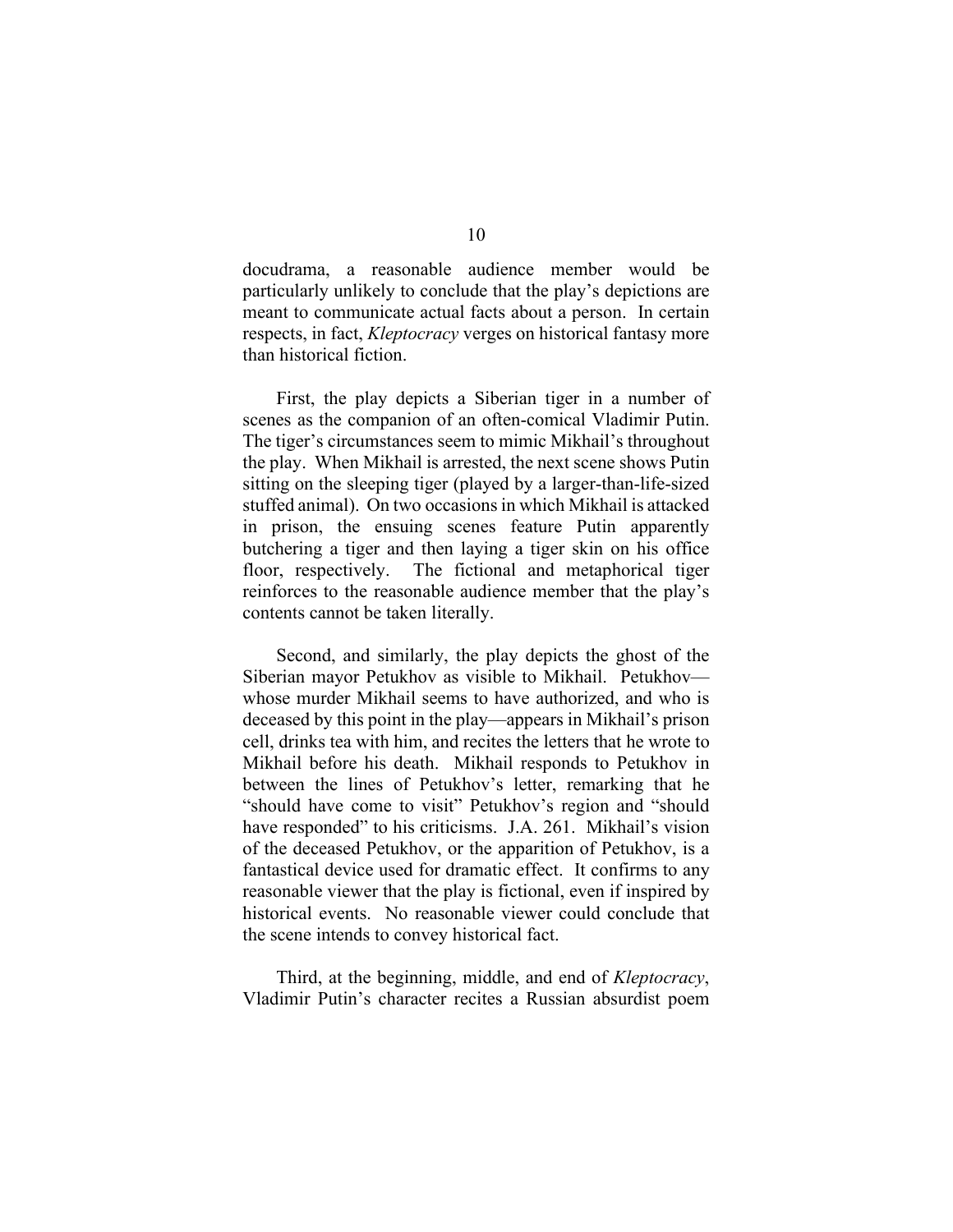entitled *How a Man Crumbled*. The poem concerns a man who proclaims his love for "voluptuous tarts," then grows immensely tall and "crumble[s] into a thousand tiny pieces." J.A. 170. In the opening scene of the play, the audience does not yet know Putin's identity, and the actor recites the poem directly to them, evoking the chorus in a Greek tragedy. In the middle of the play, Putin recites the poem to Mikhail before arresting him. And at the end of the play, Putin repeats fragments of the poem into different telephones as he answers them and simultaneously blesses Mikhail's release from prison. No reasonable audience member would infer that the real-life Vladimir Putin in fact recited the absurdist poem in any forum. To the contrary, any reasonable audience member would appreciate the use of the poem as a dramatic, artistic device, underscoring the fictional, even fantastical—and decidedly non-documentary—nature of the play.

The specific scenes ostensibly depicting the character Inna as a prostitute and murderer must be considered against that backdrop. Nothing in those scenes marks a break from the play's genre as a theatrical work of historical fiction or from the dramatic elements reinforcing that character. Indeed, the scenes are fully in keeping with the attributes of the genre.

Inna posits that the depiction of her as a prostitute centers largely around the first scene in the play in which her character appears. That scene immediately follows Putin's recitation of the absurdist poem at the outset of the production. The scene contains a conversation between Inna and Mikhail at the start of their relationship. Inna arrives with another man and goes up to her apartment with him, and when she returns to the street, she and Mikhail discuss his ambitions and why he wants Inna with him. Inna claims that the scene, particularly in light of Putin's preceding recitation of a poem referring to "voluptuous tarts," depicts her as a prostitute, and we assume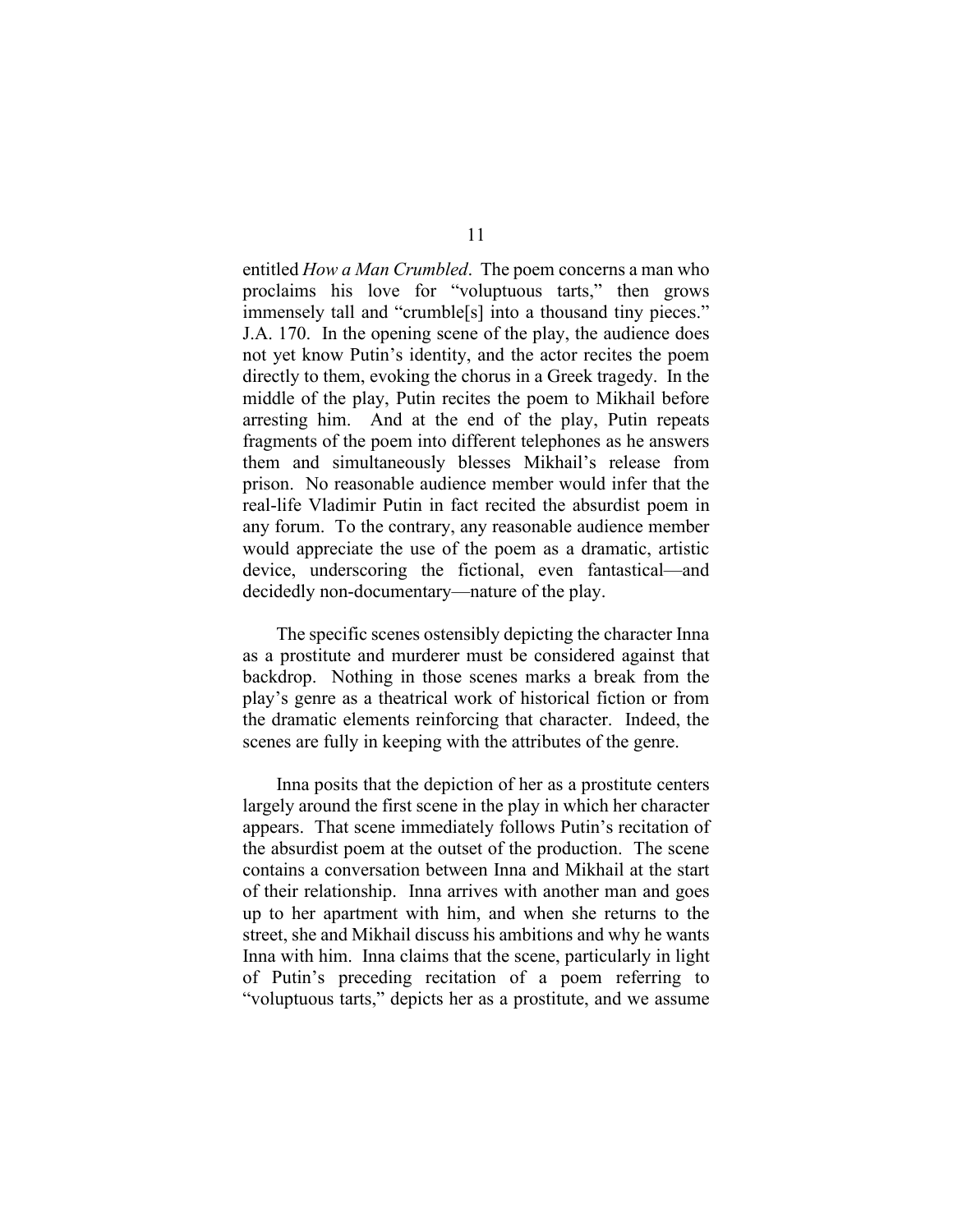it does for present purposes. Even so, the scene could not reasonably be understood to convey actual facts about the reallife Inna. The scene takes place directly in the wake of Putin's character reciting an absurdist poem to the live audience, and would be viewed by them in the immediate light of that pronounced example of dramatic license and fictional device.

Inna's contention that *Kleptocracy* depicts her as a murderer stems from another scene that takes place towards the beginning of the play. In that scene, Mikhail has been told by Nevzlin that the Siberian mayor Petukhov is speaking out against Mikhail and Yukos Oil. Nevzlin seems to suggest killing Petukhov before Inna re-enters the room. Inna "sees Petukhov," who appears onstage with the characters even though he could not in fact be present with the characters at the time. J.A. 191. Inna asks, "What are we going to do?" and agrees that they can show no weakness. She tells Mikhail, "You know what you're supposed to do." J.A. 192. When Mikhail says he needs to think, Inna "grabs him by the shirt, roughly," and "looks him in the eye." *Id.* She says, "Don't think! Want! Want! And the rest will follow." *Id.* Mikhail finally agrees. As Inna encourages everyone to open presents for Mikhail's birthday, two assassins "rush on to the stage and shoot Petukhov dead and drag his body away. Blood sprays on everyone, but only Mikhail sees it." *Id.* Inna kisses Mikhail to wish him a happy birthday, "blood and all." J.A. 193.

The scene is replete with fantastical elements: the murder victim, although plainly not in fact present, is killed in the same place (and at essentially the same time) that the decision to kill him is made, all during Mikhail's birthday celebration. One character in the scene somehow sees it happen even though it happens elsewhere, and although the rest appear not to, they end up with the victim's blood splattered on them. Also, Inna's lines evoke the familiar trope of a trusted confidante or partner